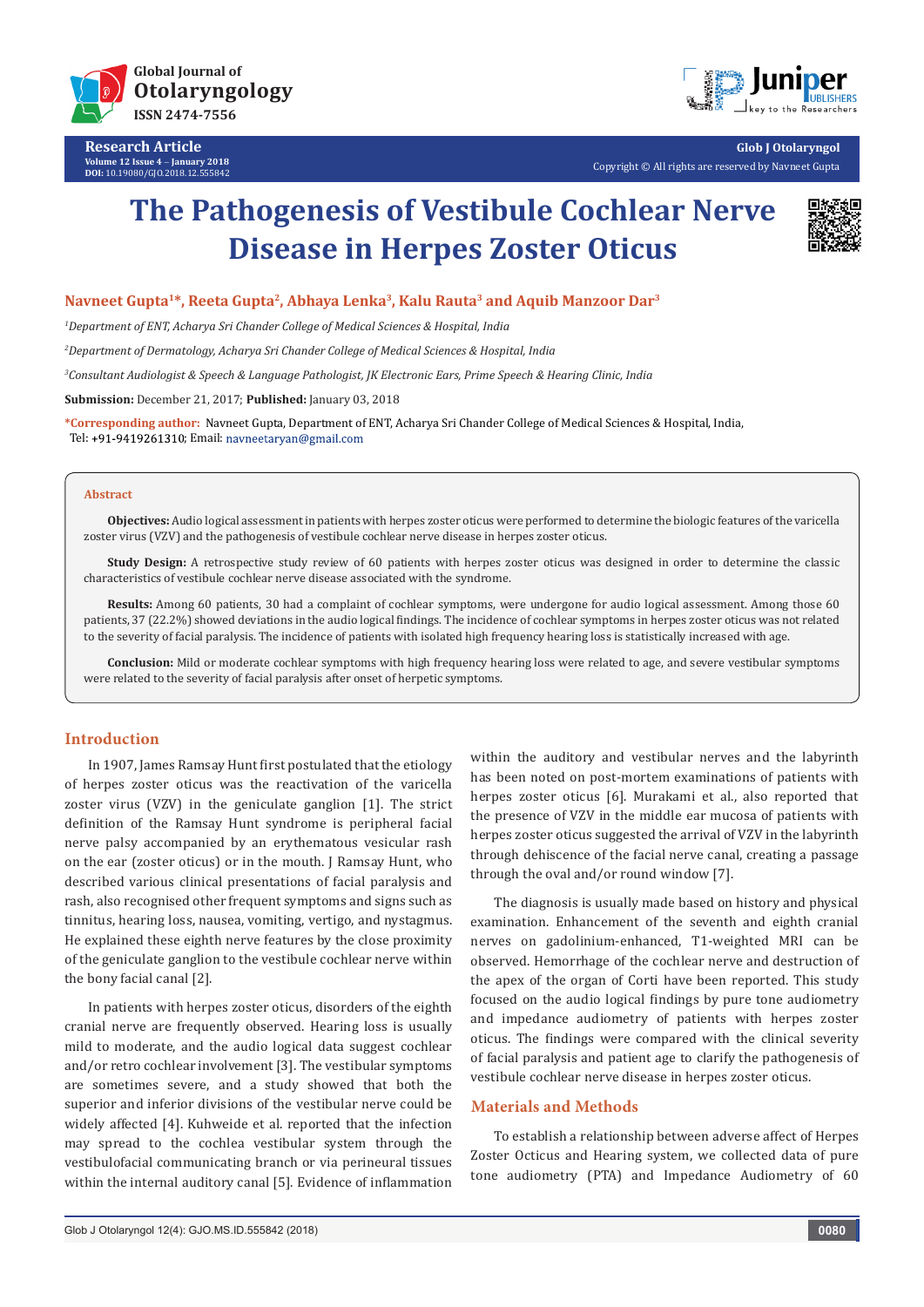patients with herpes zoster octicus, who had visited ASCOMS for a hearing check up over past 2 years. The patients who had prior histories of hearing impairment or vertigo due to other causes were excluded from this study. The patients were classified according to severity of facial paralysis, based on the system proposed by House and Brackmann. Patients with symptoms of cochlear dysfunction (hearing impairment, tinnitus, and ear fullness) underwent audio logical tests. Pure tone audiometry was conducted at frequencies of 0.25, 0.5, 1, 2, 4, and 8 kHz. Acoustic thresholds of the affected ears were compared with those of the contra lateral (unaffected) ears at each frequency level.

## **Results**

Sixty patients were included in the study (33men and 27 women; age ranges 30 to 60 years). Thirty of those patients had complaint of cochlear symptoms: hearing loss, ear fullness, tinnitus, or hyperacusis. None of the patients had spontaneous or positional nystagmus on physical examination throughout hospitalization. The mean acoustic thresholds and standard errors at 0.25, 0.5, 1, 2, 4, and 8 kHz in the affected ear were calculated to be compared with those of the unaffected ear (Figure 1). The mean acoustic threshold at all frequencies showed a statistical difference between the affected ear and the normal ear. The difference of mean acoustic threshold between the affected ear and the unaffected ear increased as examination frequency was made higher.



The mean acoustic threshold at all frequencies examined exhibited a statistically significant difference between the affected ear and the unaffected ear. The difference in the mean acoustic threshold between the two increased in parallel with frequency. More severe hearing loss was evident at high frequencies (4 kHz and 8 kHz) in the affected ear. Among 30 patients with cochlear symptoms, 22 patients were male, and 8 were female. There were no significant differences noted with regard to gender and severity of facial paralysis. All the patients were undergone through impedance audiometry. There was no

significant results obtained but there was elevation in both ipsi and contra lateral acoustic reflexes in the affected ear.

## **Discussion**

Auditory and vestibular disturbances are common findings in patients with herpes zoster oticus. Many reports concerning vestibule cochlear nerve disease associated with herpes zoster oticus state that the classic syndrome described by Ramsay Hunt is not common and is no doubt a more complicated disease than the original description as "geniculate ganglionitis". In our study, the incidence of patients complaining of hearing loss was 50%, and the incidence of patients who showed audio logical abnormalities was 60%. Patients with audio logical abnormalities in speech frequency range could detect hearing disturbance, but in cases of isolated high frequency loss, the patients did not have auditory symptoms in general However, the incidence of hearing loss differs in the cases reported in the literature, ranging from 7%, to 19.7% [8], to as high as 85% [9]. The presence of cochlear and retro cochlear patterns of hearing loss has been reported by various authors.

Wayman et al., [9] in a respective study of 186 patients with herpes zoster oticus-only seven of whom were studied in audio logical detail-recognized one patient with retro cochlear involvement, five with cochlear involvement, and one with both cochlear and retro cochlear involvement. Abramovich and Prasher [10] in another detailed audio logical examination of 13 patients with herpes zoster oticus, used electrocochleography and brainstem evoked potentials in addition to classic audio logical tests. Seven of the 13 patients with aural herpes zoster who demonstrated retro cochlear involvement could be classified as sensory, with some patients showing both sensory and neural signs. However, Kaberos et al., [3] studied 15 patients with herpes zoster oticus through the use of otoacoustic emission in addition to auditory brain-stem response and demonstrated retro cochlear involvement in eight patients. Only three patients had purely retro cochlear hearing loss; the other five patients had concomitant cochlear involvement. Tinnitus was present in 14 patients (67%). Hearing Handicap was found in 86% of patients (of the 21 questionnaire responders & Tinnitus handicap in 57% (of the 14 with tinnitus) [11]. Tinnitus was present in 14 patients (67%)

## **Conclusion**

The results of this study support the thesis that viral spread from the geniculate ganglion to the eighth nerve through the per neural sheath, and the connection between nerve fibber bundles in the internal auditory canal, are important factors in vestibule cochlear nerve disease in herpes zoster oticus. Clinical impact of herpes zoster could be magnified by age-related suppression in cell-mediated immunity.

#### **References**

1. [Hunt JR \(1907\) On Herpetic Inflammations of the Geniculate Ganglion:](http://journals.lww.com/jonmd/Citation/1907/02000/ON_HERPETIC_INFLAMMATIONS_OF_THE_GENICULATE.1.aspx)  [A New Syndrome and its Complications. J Nerv Ment Dis 34\(2\): 73-96.](http://journals.lww.com/jonmd/Citation/1907/02000/ON_HERPETIC_INFLAMMATIONS_OF_THE_GENICULATE.1.aspx)